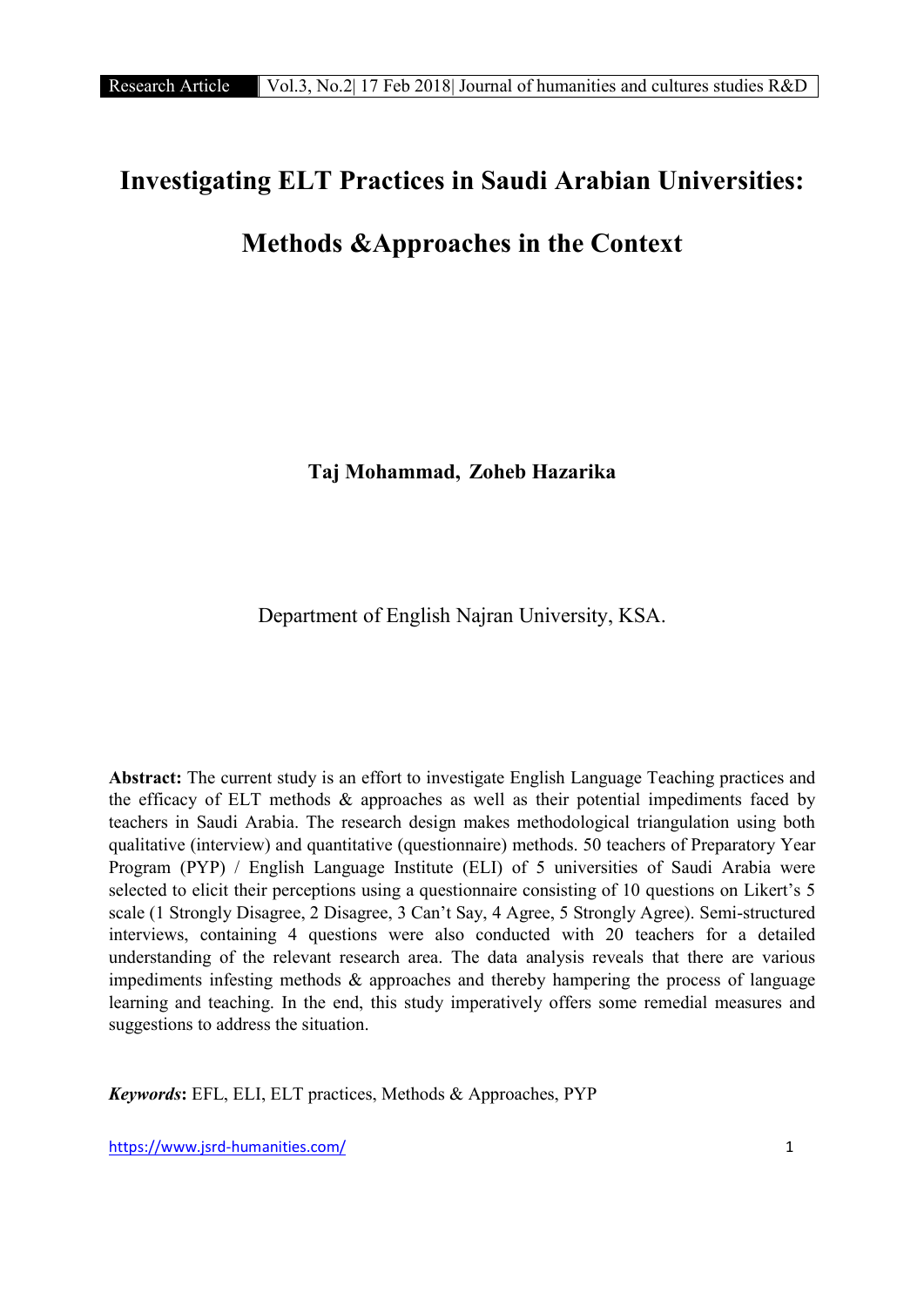#### 1. Introduction

Methods and approaches play a vital role in the successful implementation of any teaching program. The success of any academic program largely depends upon how teachers implement it in the real classroom while teaching. Teachers adopt different ways of teaching in the classroom as per the requirement of students, which can be categorized under different heads like methods, approaches and techniques. So while teaching EFL, a teacher uses a lot of methods, techniques and styles. Thepractice of using different techniques is called methodology. There are several methods of teaching that a teacher uses in his/ her classroom. Studentsof different levels need different methods. Beginners need different methods of teaching compared tostudents who have been learning EFL for a long time. The teaching of Englishhas the largest number of different methodologies. Moreover, methodologies have also kept changing over the years. Some methods have become fashionable, whereas others have become outdated (Ansari 2012). It is obligatory for teachers to experiment innovative methods, approaches and techniques in the classroom so that students may be benefitted with innovative teaching methodology.Ansari (2012) has rightly stated:

> There is a number of methodologies for teaching of English. These methodologies keep on changing withthe passage of time. For someone, a method of teaching may be fashionable while for other the same may be out of date. So it is up to the teacher to choose a methodology of teaching according to the need of his students. The main aim of a teacher should be to develop the linguistic knowledge of his students.(p. 520)

The efficacy of ELT is highly dependent on ELT practices. Methods & Approaches of teaching is one of the core areas of ELT practices, whichaffect the outcome of language teaching.Methods & approaches in teaching the language are critically linked to the desired level of language proficiency. The present research endeavors to review and analyze the current ELT methods and approaches employed by teachers in various universities of Saudi Arabia. It also analyzesthe perceptions of teachers vis-à-vis suitable and effective methods & approaches, and offer suggestions to enhance language proficiency in the universities of Saudi Arabia.

#### 2. Research Objectives

This research intends to:

1. Review and analyze ELT methods and approaches as practiced in Saudi

**Universities** 

- 2. Analyze the effectiveness of ELT methods and techniques as perceived by teachers.
- 3. Offer suggestions to improve teaching methods & approaches to enhance languageproficiency.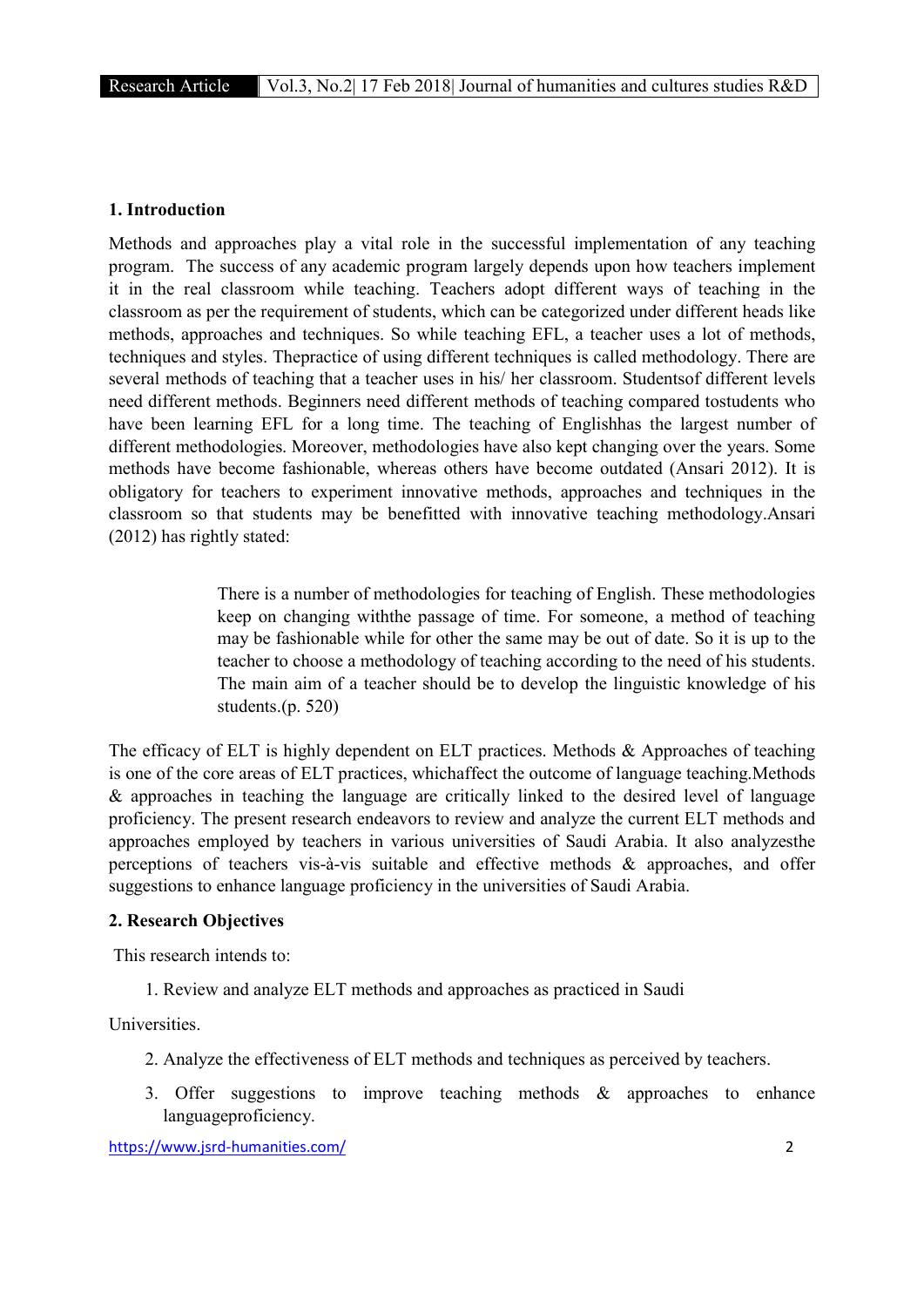.

#### 3. Literature Review

Methods and approaches play a very important part in delivering the contents of a particular course. Even the best materials cannot yield desired results in the absence of appropriate methods and approaches. There have been various methods and approaches being used in academic circles of Saudi Arabian universities. Unfortunately, ELT practices in the context of methods and approaches have not been very successful in Saudi Arabia. As a result, there has been a negative impact on the proficiency level of the students. A majority of students do not acquire the desired level of proficiency in any of the four skills, which is a matter of great concern.

Methods of teaching in Saudi Arabia need proper attention. Usually, innovative methods and techniques are not part of ELT classrooms in Saudi Arabia. Grammar translation method is widely used in the classrooms. It is one of the reasons that students are unable to speak even a few sentences in the target language. To improve the situation, L1 should be strictly discouraged even amongst the teaching community in the institutions as students learn the most by looking at people and situations around them (Al-Nasser 2015).

Fareh (2010) throws light on some of the challenges of English as a Foreign Language (EFL) programmes in the Arab world. He particularly mentions that the teachers of English are not properly trained as far as teaching methodology is concerned. He further mentions that activities carried out in schools, colleges and universities are not student-centred. (qtd. in Al-Nasser 2015)

Khan (2011) conducted a study to find out the difficulties faced by the students in Saudi Arabia in learning English. He primarily focused on two approaches adopted by the teachers teaching English - Translation Method and CALT (Communicative Approach to Language Teaching). However, he also said that bilingual approach could also be adopted as an alternate strategy. Khan (2011) said that although there is sound planning, purposive curriculum, suitable textbooks, qualified teachers and effective administration yet teaching and learning process of English language is not so enthusiastic (as cited in Al-Nasser 2015).

A growing body of research (Grami, 2010; Rehman & Alhaisoni, 2013) believes that EFL teachers in Saudi Arabia follow traditional teaching methods due to which students' English proficiency level is very low. In this study, there were a number of teachers who favored correcting all written errors and many oral errors, and were not only intolerant towards students' errors but also believed that feedback must be immediately provided in written mistakes. (as citedin Raja, Albasher & Farid, 2015)

Deckert (2004), Li (1998), and Rababah (2003) attribute students' incapability to achieve communicative goals using English to the methods of language teaching and the learning environment. In other words, learners' weaknesses reflect to a certain degree teachers' poor practices and methodologies in language classes. Regarding the Saudi context, Al-Hazmi (2003) argues that many teachers in Saudi Arabia, whether locals or non-locals, are not qualified enough to meet the demands of EFL classroom. They lack exposure to innovative methods and techniques to language teaching. (as citedin Alnooh 2015)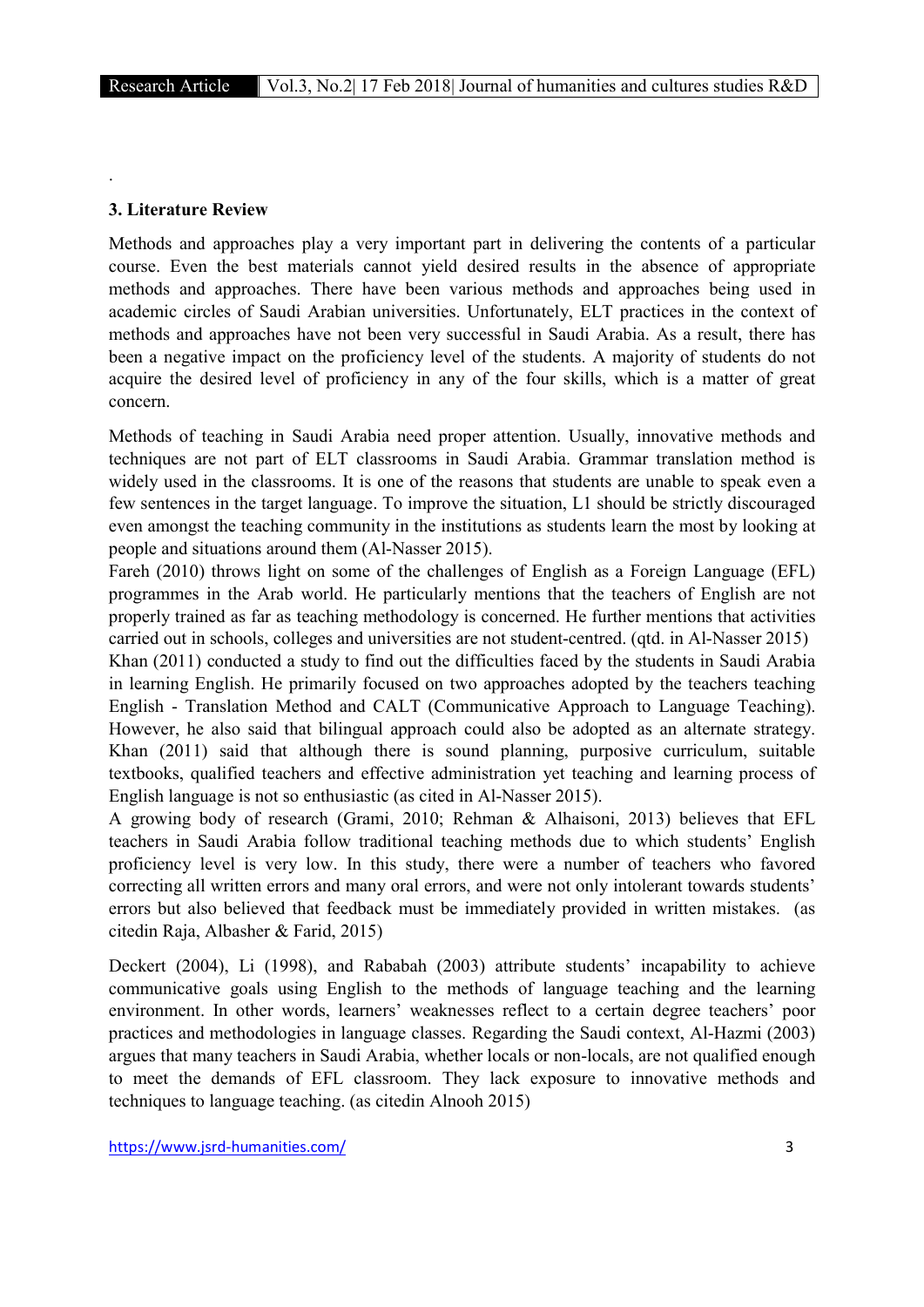Teachers usually follow traditional methods and approaches to teach in the classroom, which hardly engages learners in classroom activities. In the teacher-centered method, learners are not engaged and are considered very passive in nature. Students are on the receiving end and enjoy only little or no chance to stand up and ask questions (as citedin Alnooh 2015).

That is why there is immediate need to introduce student-centred approach to the classrooms by teachers. Cannon and Newble (2000) define the student-centred approach as "ways of thinking about teaching and learning that emphasise student responsibility and activity in learning rather than content or what the teachers are doing". (as citedin Alnooh 2015, p. 21).

The teacher in this method acts as a guide or mentor who organizes the act, synthesizes the students' responses and stimulates further learning. In this way the teacher is responsible for conducting a multi-way give-and-take exchange of information, rather than the one-way communication that forms the basis of teacher-centred learning (Kain, 2003).

The literature suggests that teachers' lack of effective teaching methodologies is a prime reason for students' poor communicative competence and other language related issues as discussed above in Saudi Arabia. However, the present researchers feel, based on their personal experiences of teaching in Saudi Arabia, that no one method and approach in its purest form can be successfully implemented in Saudi Arabia. Rather, it is recommended to use eclectic approach in the classroom, i.e. to pick up all the positive and useful aspects of every method and approach and implement them in the classroom as per the needs of students and the context of teaching.

#### 4. Context of the Study

This research covers five universities catering to different zones of Saudi Arabia i.e. King Saud University (KSU), Riyadh; King Abdulaziz University (KAU), Jeddah; Jizan University (JU), Jizan; King Khalid University (KKU), Abha; and Najran University (NU), Najran. The study was conducted in the Preparatory Year Programs (PYP) / English Language Institutes (ELI) of the above mentioned universities. The current study was conducted in the second semester of the academic year 2016-2017 in the PYP's / ELI's of the above mentioned universities. In the first semester, the four basic language skills like listening, speaking, reading and writing are taught to the students as courses of Level 1. The students who successfully complete the semester are promoted to Level 2. In the second semester i.e. Level 2, learners are taught more advanced English language courses like general English (integrated skills) and technical writing. The present study was conducted on Level 2 so that the efficacy of ELT practices in the context of methods & approaches can be analyzed in terms of linguistic proficiency of the students. For this purpose, the current study analyzes teachers' ELT methods & approaches based on their feedback and expert opinions vis-à-vis its impact on the linguistic proficiency of the students. The present study also provides some suggestions on how to improve teaching methods &approaches to enhance language proficiency.

## 5. Research Methodology

https://www.jsrd-humanities.com/ 4 The current study makes methodological triangulation by employing both qualitative method i.e. interviews, and quantitative method i.e. questionnaire survey. The application of methodological triangulation potentially strengthens the quality of research in terms of reliability and validity of the study, and also confirms the emerging findings. Cohen et al. (2005) define methodological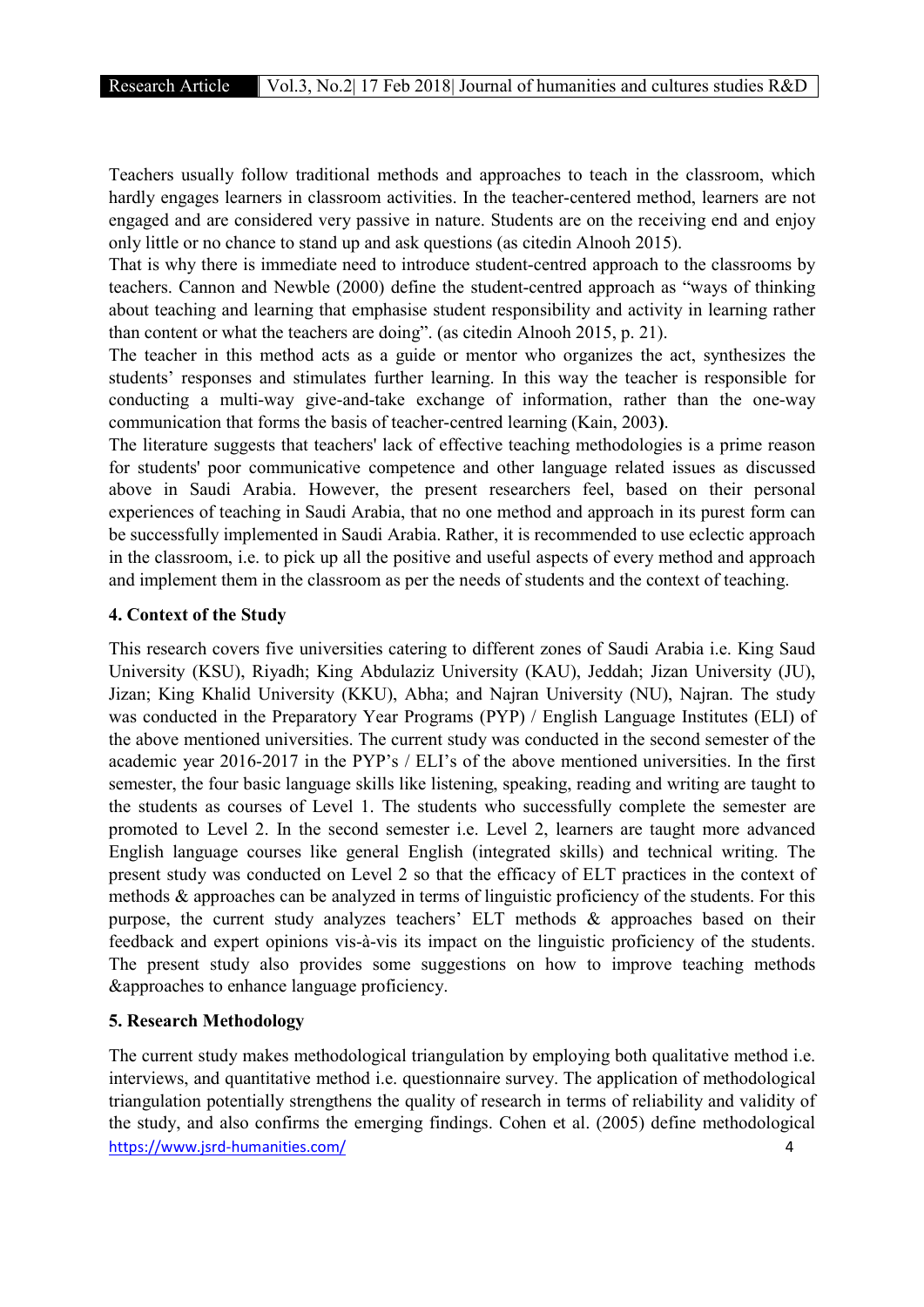triangulation as use of two or more methods of data collection to study the same phenomena. The current study employs this method to analyze and improve teachers' ELT methods & approaches to enhance English proficiency and to yield maximum pedagogic output in the universities of Saudi Arabia.

# 5.1 Pilot Study

The questionnaire was piloted by eight ELT teachers teaching English courses for more than five years. The opinion and feedback of these teachers were crucial in modifying some items. The questionnaire was also given to six Assistant Professors and Associate Professors to scrutinize its quality and validity. Accordingly, items in the questionnaire were deleted, added or modified in line with their suggestions so that content validity can be ensured. Following the same process, the interview questions were also discussed with the ELT teachers and accordingly adequate modifications were implemented.

# 5.2 Participants

Fifty teachers of the PYP / ELI of five universities of Saudi (as mentioned above) were selected to elicit teachers' expert opinion and feedback about their use of various methods & approaches and its efficacy vis-à-vis the English proficiency of students. These teachers were involved in teaching various courses of ELT in the above mentioned universities. In addition, interviews were also conducted with twenty teachers, teaching in the same five universities, who come from different English backgrounds i.e. EFL, ESL, Native. The interviews were semi-structured with four questions catering to the relevant research area. These interviews were utilized to exhaustively explore the research area and acquire an in-depth and thorough understanding of the information provided by the experienced participants.

#### 5.3 Tools

The questionnaire was used as a means to elicit teachers' expert feedback and perceptions on various aspects of their use of methods & approaches and its efficacy vis-à-vis the linguistic proficiency of students (Appendix A). The questionnaire was designed with ten questions and the Likert scale of agreement was used, ranging from 1 means 'Strongly Disagree', 2 'Disagree', 3 'Can't Say', 4 ' Agree', 5 'Strongly Agree'. Moreover, semi-structured interviews (Appendix B) were also utilized to comprehensively explore the research area and acquire an in-depth understanding of the feedback and perceptions of the teachers. Twenty teachers were interviewed designing four questions catering to the research area of the current study.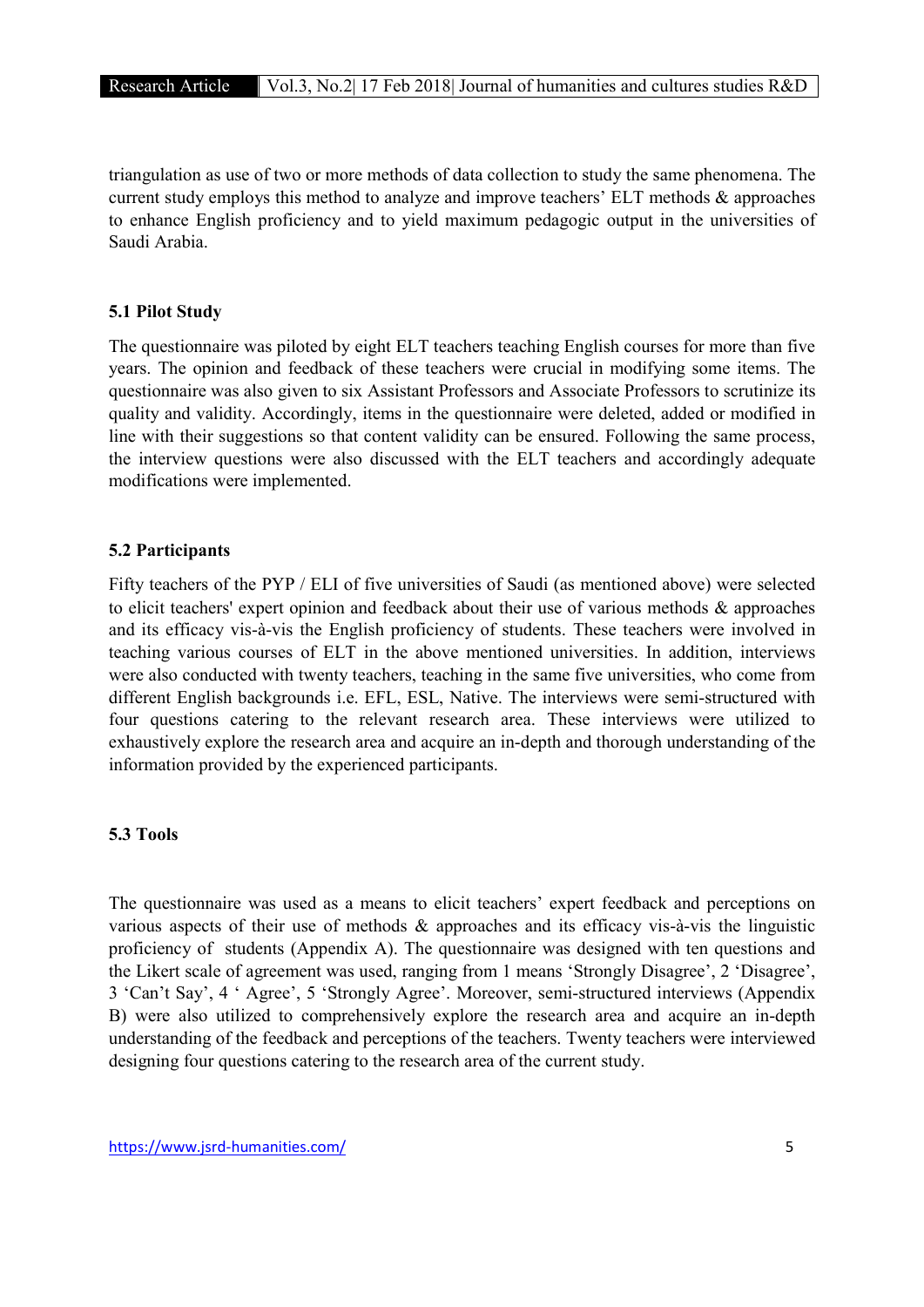# 6. Data Analysis and Findings

This section presents an overview of the questionnaire survey and interview questions along with the findings of this study. For convenience, the data analysis has been divided into two parts. The first part contains a quantitative analysis on the responses of the questionnaire survey, and the second part presents qualitative theoretical analysis of the interviews.

## 6.1 Analysis of Teachers' Questionnaire

#### *Q1: You take into account the emotional and psychological needs of learners.*

From the responses to the question 1 (Figure 1), it can be noted that 70% of the respondents agree that they take into account the emotional and psychological needs of learners. 20% of the respondents strongly agree with the question statement, while 10% of the respondents decided not to comment.



*Figure 1*: Percentage responses of teachers for question 1

## *Q2: EFL classrooms should be more fun and interactive.*

From the responses to the question 2 (Figure 2), it can be seen that 60% of the respondents agree that EFL classrooms should be more fun and interactive. 20% of the respondents strongly agree with the question statement, while the other 20% of the respondents choose the option 'can't say'.

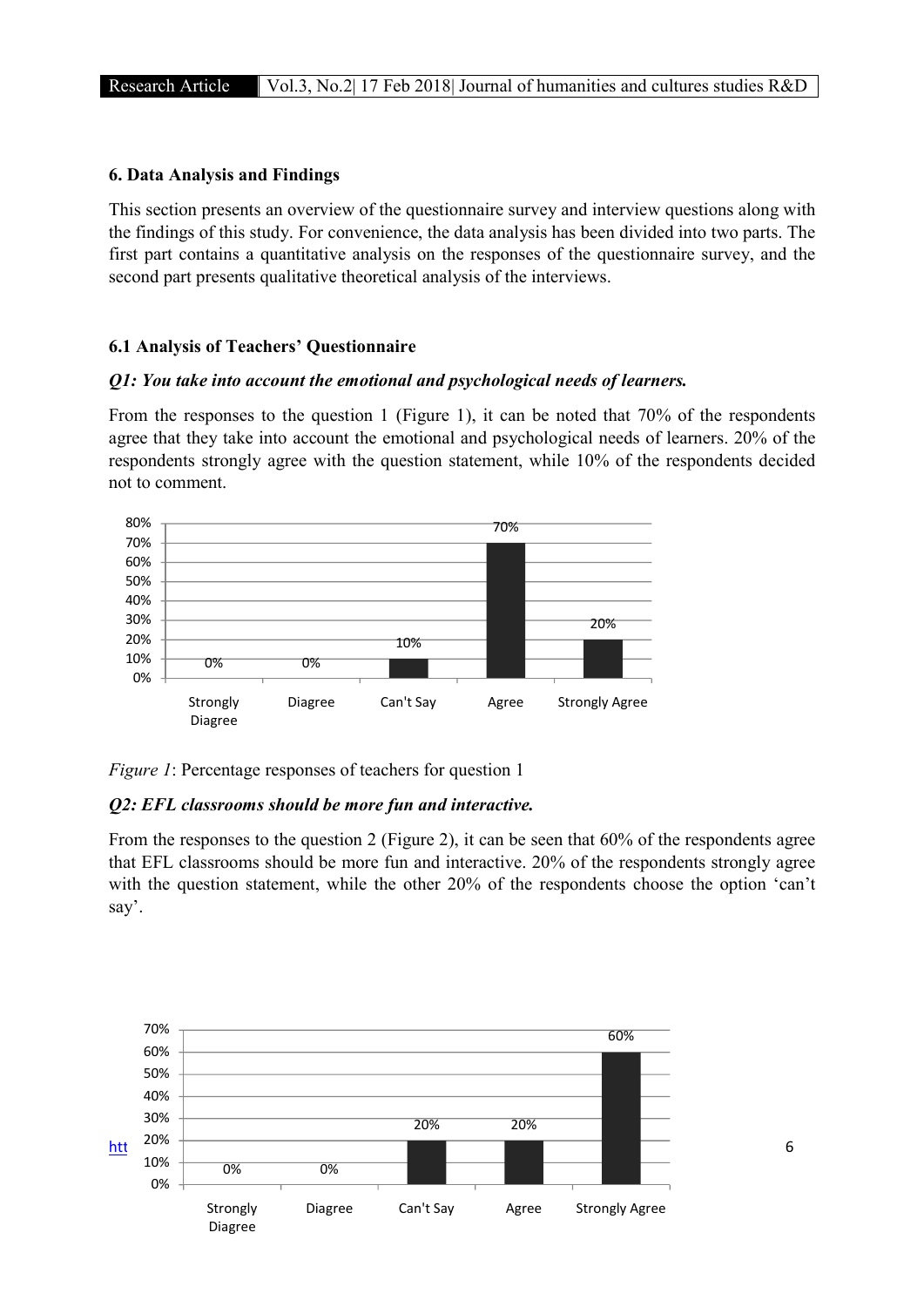*Figure 2*: Percentage responses of teachers for question 2

# *Q3: You use interesting methods to teach, like language games, role plays etc.*

From the responses to the question 3 (Figure 3), it can be extracted that 50% of the respondents agree that they use interesting methods to teach, like language games, role plays etc. Another 30% of the respondents 'strongly agree' to the statement. It is interesting to note that 10% of the respondents disagree with the statement while 10% of the respondents decided not to comment.



*Figure 3*: Percentage responses of teachers for question 3

## *Q4: Using some amount of L1 is effective for students in the EFL classroom.*

From the responses to the question 4 (Figure 4), it can be noted that 40% of the respondents agree that using some amount of L1 is effective for students in the EFL classroom. Another 10% strongly agree with the statement. But 20% of the respondents disagree and another 10% strongly disagree. 20% of the respondents decided not to comment. Thus, it can be concluded that the perceptions of the teachers are somewhat divided in this area.



*Figure 4*: Percentage responses of teachers for question 4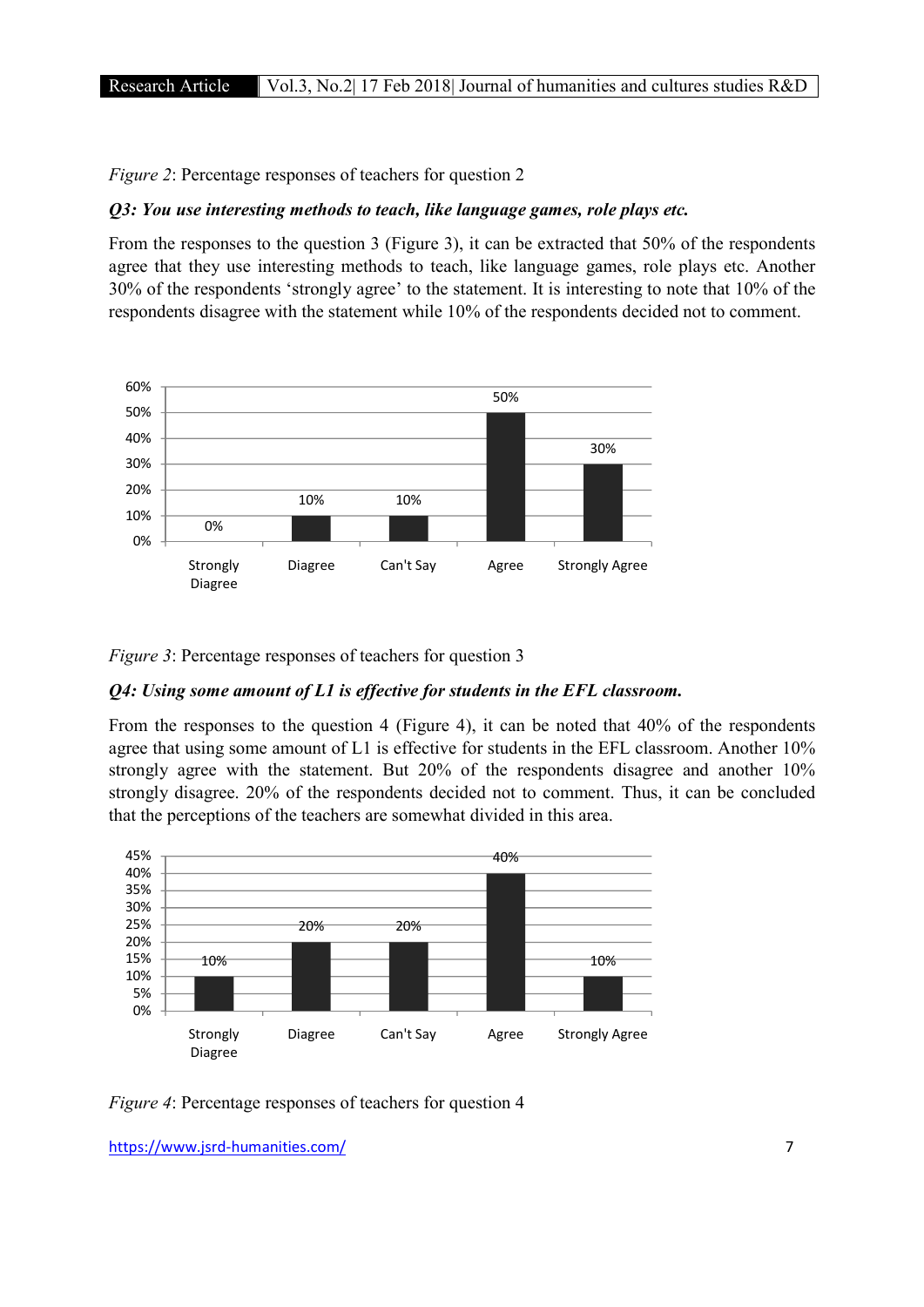## *Q5: You are sensitive to learners' feelings and emotions in your ELT*

#### *methodology*.

From the responses to the question 5 (Figure 5), it can be derived that an overwhelming 80% of the respondents agree that they are sensitive to learners' feelings and emotions in their ELT methodology. Another 10% strongly agree with the question statement, while 10% of the respondents choose the option 'can't say'.



*Figure 5*: Percentage responses of teachers for question 5

# *Q6: What is your frequency of using technology (language teaching aids) in*

#### *ELT classroom? (*Scale: 1.Never 2.Rarely 3.Occasionally 4.Frequently

## 5.Always)

From the responses to the question 6 (Figure 6), it is interesting to note that a majority of 60% of the respondents 'occasionally' use language teaching aids in the ELT classroom. 20% of the respondents report that they 'frequently' use technology while 10% says that they 'always' use technology in the ELT classroom. 10% of the respondents were honest enough to admit that they 'rarely' use language teaching aids. It is imperative that this is an area of concern.



https://www.jsrd-humanities.com/ 8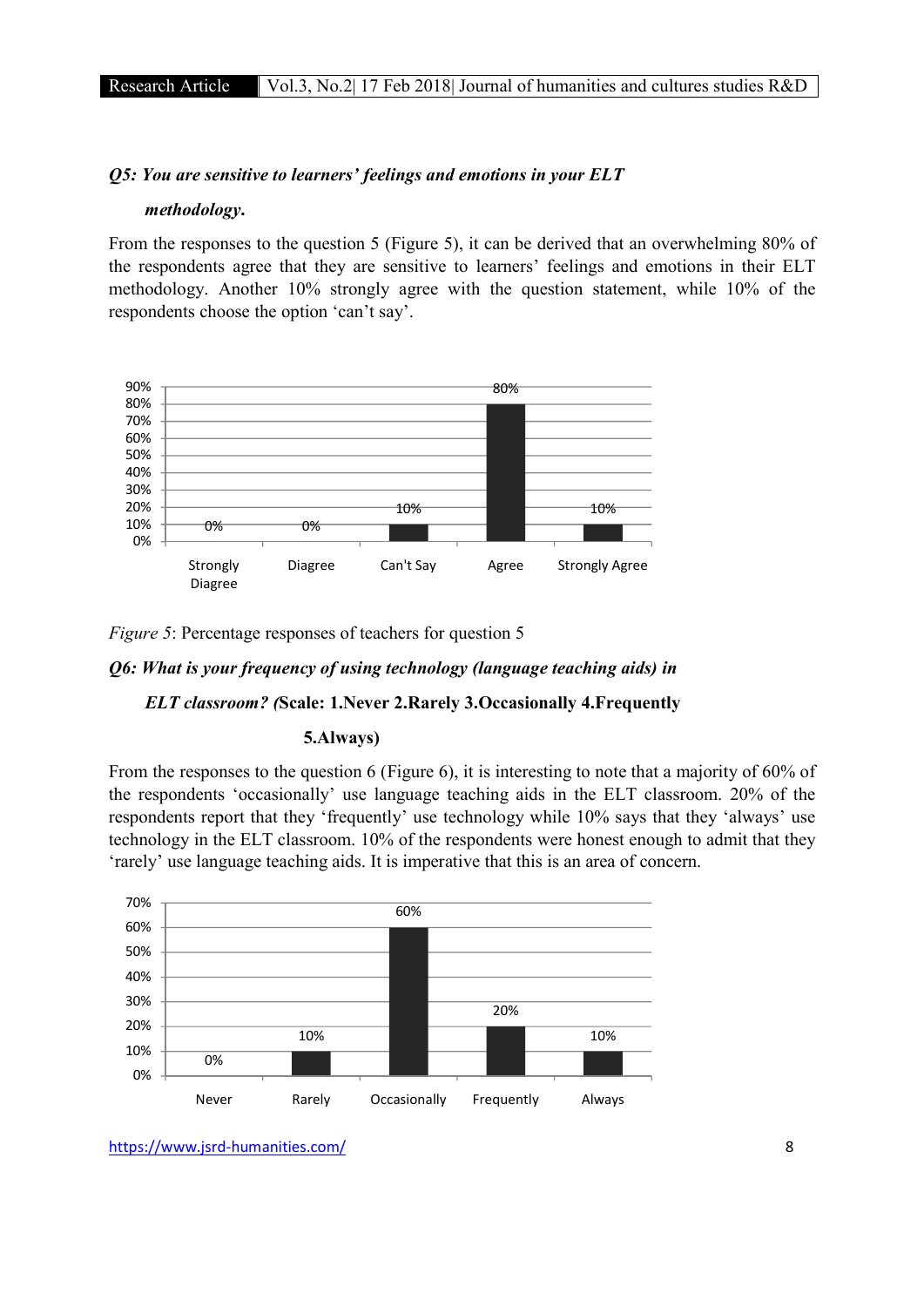*Figure 6*: Percentage responses of teachers for question 6

## *Q7: ELT should be learner-centric rather than teacher-centric.*

From the responses to the question 7 (Figure 7), it can be seen that an overwhelming 80% of the respondents agree that ELT should be learner-centric rather than teacher-centric. Another 10% 'strongly agree' with the question statement while 10% of the respondents decided not to comment.



*Figure 7*: Percentage responses of teachers for question 7

# *Q8: The length of the syllabus hampers teaching methods & approaches in*

# *Saudi Arabian universities.*

From the responses to the question 8 (Figure 8), it can be noted that 50% of the respondents 'agree' that the length of the syllabus hampers teaching methods & approaches in Saudi Arabian universities. Another 10% 'strongly agree' on this question statement. However, 30% of the respondents 'disagree' with this perception, while 10% of the respondents choose the option 'can't say'. It would be rational to derive that the syllabuses of the Saudi Arabian universities need to be reviewed.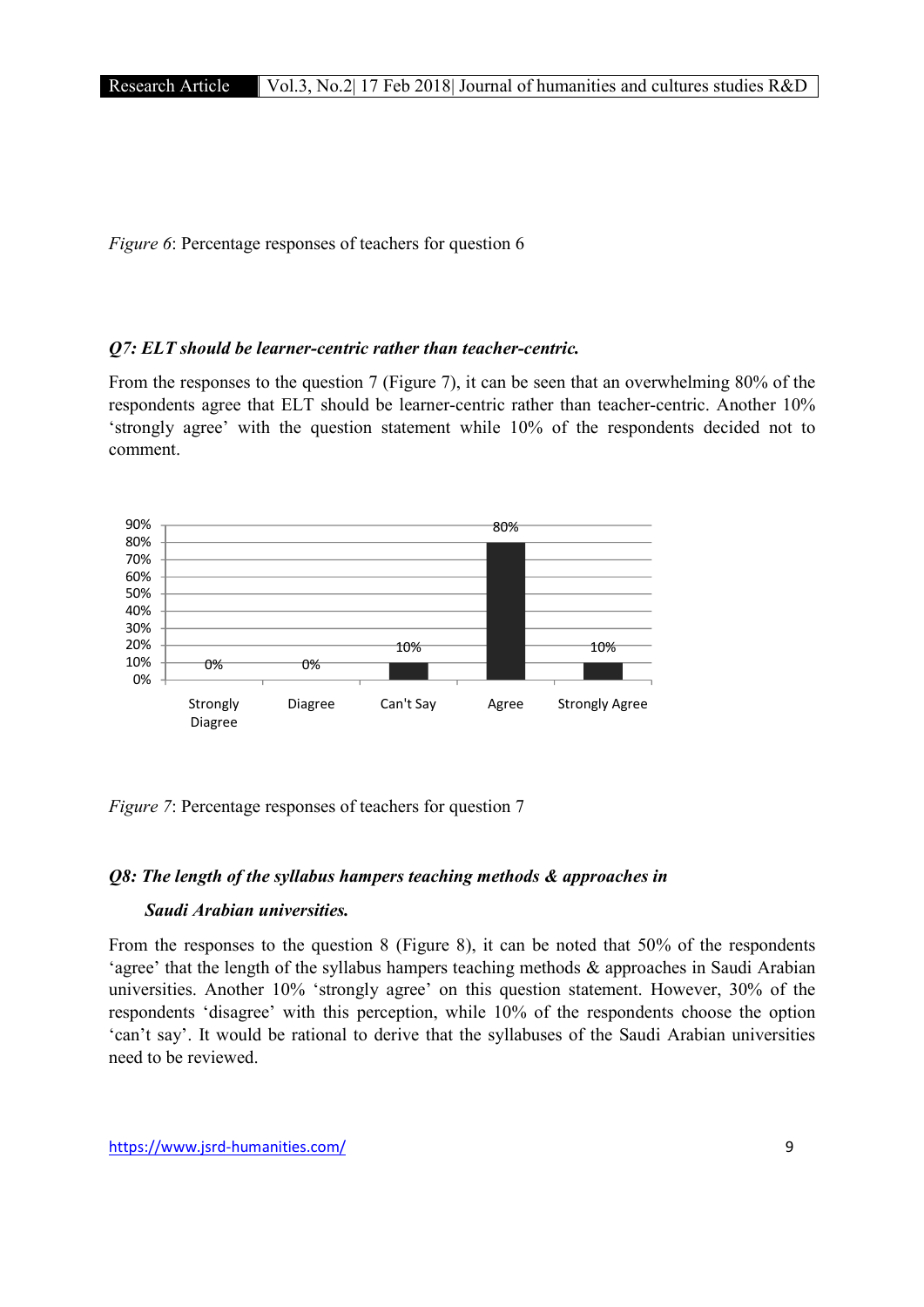

#### *Figure 8*: Percentage responses of teachers for question 8

#### *Q9: Your methodology involves conducting class quizzes/test to assess the*

#### *progress of students.*

From the responses to the question 9 (Figure 9), it can be noted that 50% of the respondents 'agree' that their methodology involves conducting class quizzes/test to assess the progress of students. Another 20% of the respondents 'strongly agree' on this, while 20% of the respondents decided not to comment. However, it is interesting to note that 10% of the respondents 'disagree' with the question statement.



*Figure 9*: Percentage responses of teachers for question 9

#### *Q10: Lack of adequate teacher-training programs hampers teaching methods*

#### *& approaches in Saudi universities.*

From the responses to the question 10 (Figure 10), it can be seen that an overwhelming 60% of the respondents 'agree' that lack of adequate teacher-training programs hampers teaching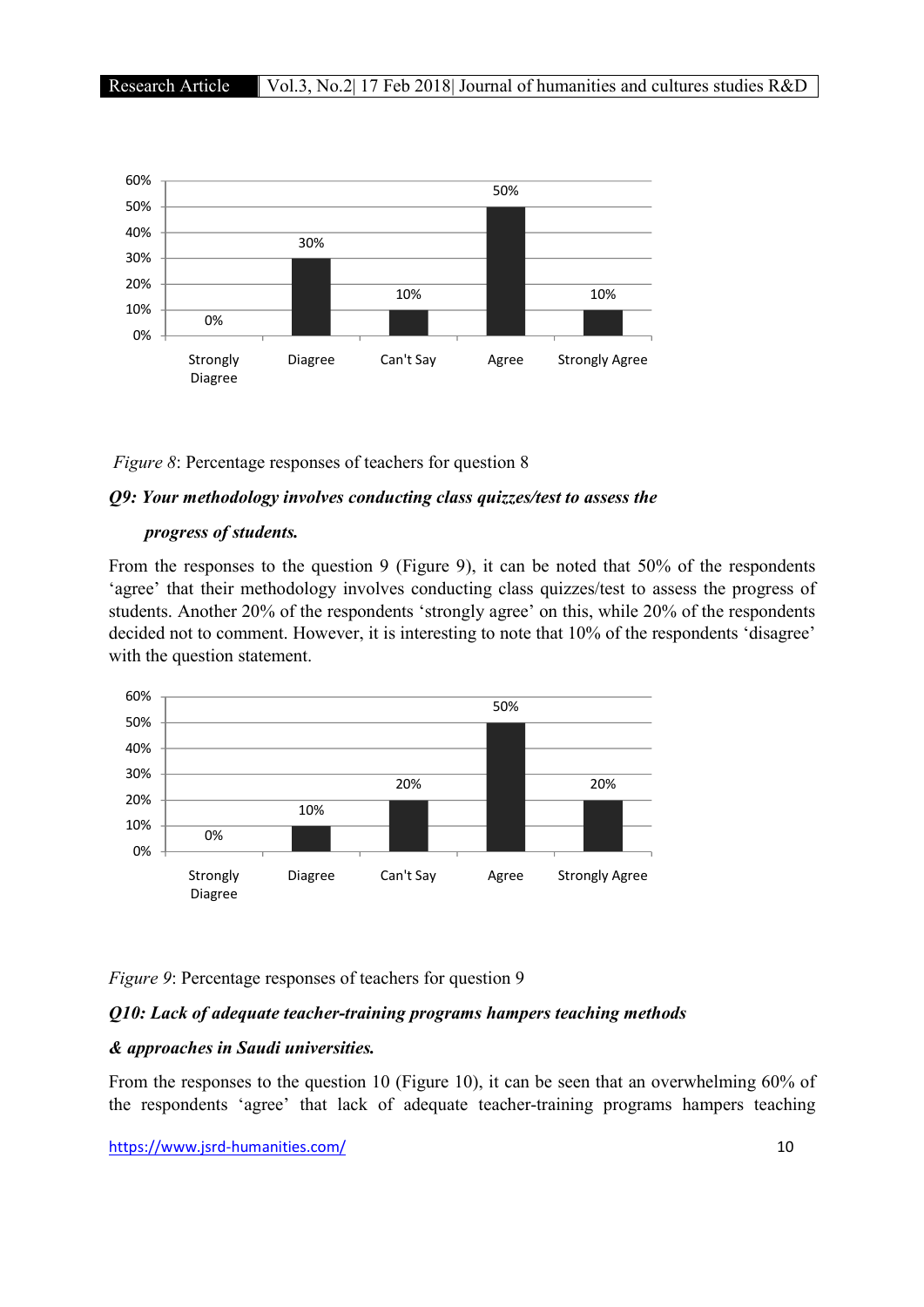methods & approaches in Saudi universities. Another 20% of the respondents 'strongly agree' with the question statement, while 20% of the respondents choose the option 'can't say'.



*Figure 10:* Percentage responses of teachers for question 10

# 6.2 Analysis of Interviews

The interviews were designed with four questions which were conducted with 20 ELT teachers teaching at the PYP/ ELI of the five major universities of Saudi Arabia mentioned earlier. These interviews provided the researchers with an in-depth and detailed understanding of the practices and perceptions of teachers. The researchers asked questions regarding basic and pragmatic areas of teaching methods & approaches in the context of Saudi Arabia. The analyses of the theoretical interviews are provided below.

#### *Q1: Can you elaborate on your teaching methods / approaches in the*

#### *classroom. Justify its appropriateness.*

The first interview question inquired about the methods & approaches employed by teachers in the classroom. In response to it, five teachers overtly accepted use of the 'Direct Method' in the ELT classroom. One common reason given by teachers for using this method was that it was effective and motivating for students. Some other teachers make use of the CLT Method in their classrooms. They are convinced that this method is the most interactive and learner-centered. Some Arabic proficient teachers make significant use of the Grammar Translation Method. They are of the view that this method helps the students in understanding and learning the concepts fast and easily. An interesting observation was that there were six teachers who have concluded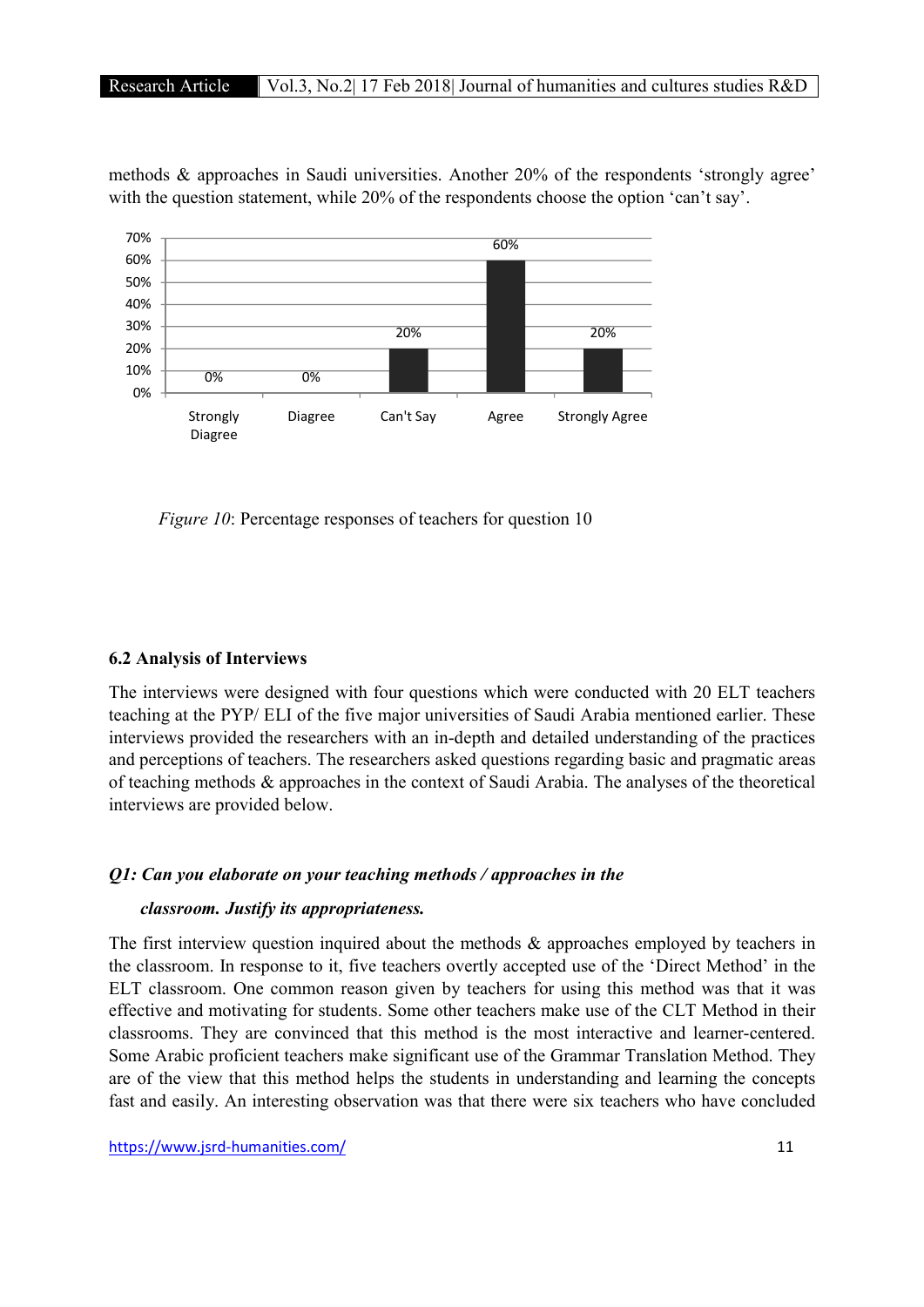that, "there cannot be one method for teaching language". Consequently, they employ the 'Eclectic Approach' in their classrooms.

### *Q2: What is the efficacy of using interesting and innovative methods of*

#### *teaching like language games, group discussion, role plays etc?*

The second question in the interview inquired about the effect of using interesting and innovative methods of teaching like language games, group discussion, role plays etc. In response to this question, overwhelming majority of teachers accepted that these innovative methods are very effective in language learning. Most of the teachers reported to have employed these methods in their classrooms. According to them, it helps to 'motivate and sustain interest' among the students 'especially in an EFL scenario'. However, most of the teachers confessed that the constraints of teaching a ' fixed and lengthy syllabus' leaves them with hardly any time or scope for these 'time consuming' practices. The focus of the authorities are on 'completing the textbook/syllabus'. Consequently, the teachers are forced to 'finish the prescribed syllabus' in a time bound manner i.e. one semester. Therefore, it minimizes the application of these innovative / communicative activities. A few teachers were honest enough to accept that they could never apply these innovative methods because of the constraints mentioned above.

## *Q3: What is your opinion on the impact of technology on ELT methods &*

#### *approaches in Saudi universities?*

This third question asked the teachers' opinion on the impact of technology on ELT methods  $\&$ approaches in Saudi universities. In response to this question, almost all the teachers are unanimous on the immensely effective and positive impact of technology on ELT methods. They opined that state-of-the-art language labs etc. have significantly facilitated language learning & teaching. Many of them have claimed that the results have improved after the blending of IT/CALL and ELT. However, it is interesting to note that some of the teachers are concerned about the limitations and negative effects of technology on Saudi students. There were four teachers who opined that technology is a distraction in the context of Saudi students and adversely affects the process of language learning & teaching. According to them 'it does not improve the standards of language proficiency among students but serves as a distraction in the classroom'.

#### *Q4: Elucidate on some of the major impediments that impact teaching*

#### *methods & approaches in Saudi universities.*

The fourth and final interview question asked the teachers about the main impediments that impact teaching methods & approaches. In response to this question, there were several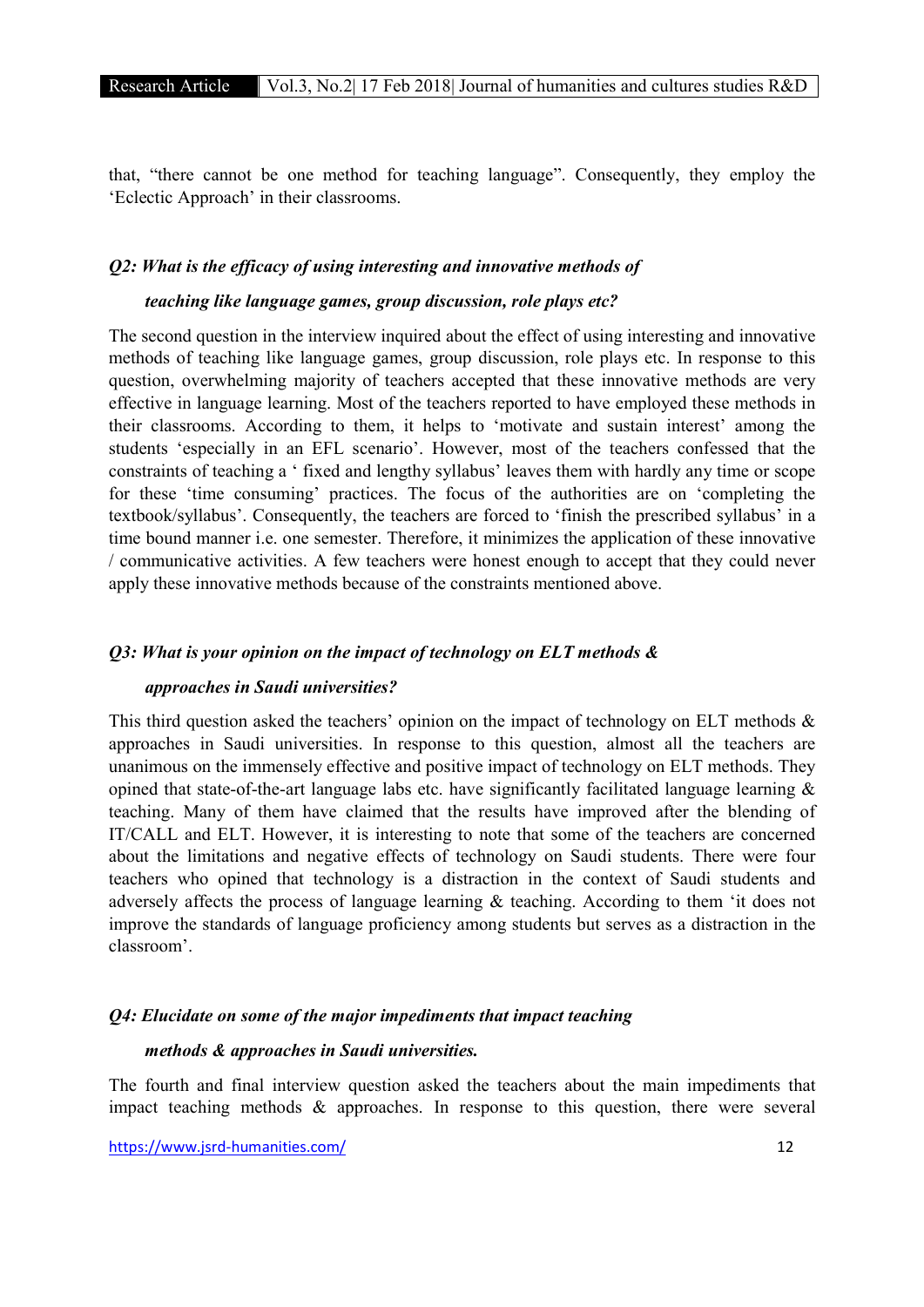impediments confessed by teachers that hampers teaching methods & approaches. A common hurdle suggested by almost all teachers is the lack of motivation for language learning among students. Another complaint by teachers is the low standard of English proficiency in schools, thereby making their teaching process extremely challenging at the university level. Yet another obstacle is the lack of target language environment. Exposure to English is negligible thereby minimizing learning opportunities for Saudi students. Al Nasser (2015) has rightly stated, "Teaching has to be in the real world by full exposure. For that, students should be taught by creating real-life situations that provide opportunity for language use. Wherever possible teaching should be extended beyond the classroom and the necessity of knowing English proven to the de motivated learners"(p. 1613).

Teachers also confessed the fact that the use of obsolete methods, by some teachers, like the Grammar Translation Method, Lecture Method etc. adversely affects the teaching & learning process. The 'lengthy prescribed syllabus' minimizes teachers' scope for interesting and innovative methods  $\&$  approaches. The focus to 'complete the syllabus', hardly leaves any time or scope for meaningful classroom activities and communicative practices. The teachers also have issues with the lack of adequate teacher training programs in the universities of Saudi Arabia. They reiterated that language teaching is an evolving process. Therefore, there is a necessity to get opportunities to update knowledge and skills. Inexperienced teachers are even more hampered by this lack of adequate teacher training programs.

# 7. Conclusion and Suggestions

Based on the findings of the questionnaire survey and the interviews, it can be derived that methods & approaches play a very crucial role in the process of teaching & learning of English language. However, there are many impediments infesting methods & approaches thereby hampering the process of language learning and teaching in the universities of Saudi Arabia. Therefore, it is imperative to recommend ways and measures to rectify and improve the situation.

The first and the foremost suggestion is to devise ways to enhance the motivation level of the students. Language games, role-plays, group discussions and other classroom activities can enhance and sustain the motivation level of the students. There should be a focus on finding ways to raise teachers' awareness of their motivating practices.

Teachers should be aware of the emotional and psychological needs of students. The anxieties of learning a foreign language can be minimized by psychological conditioning of students including creating a friendly rapport with them and encouraging positive classroom behaviors.

Dull and boring classrooms can easily demotivate students. Therefore, classrooms should be more fun and interactive thereby engaging students to be an active part of the learning process.

Using some amount of L1 in the EFL classroom can be crucial for students. It can be judiciously but minimally employed for concept translation especially for entry level students in Saudi universities.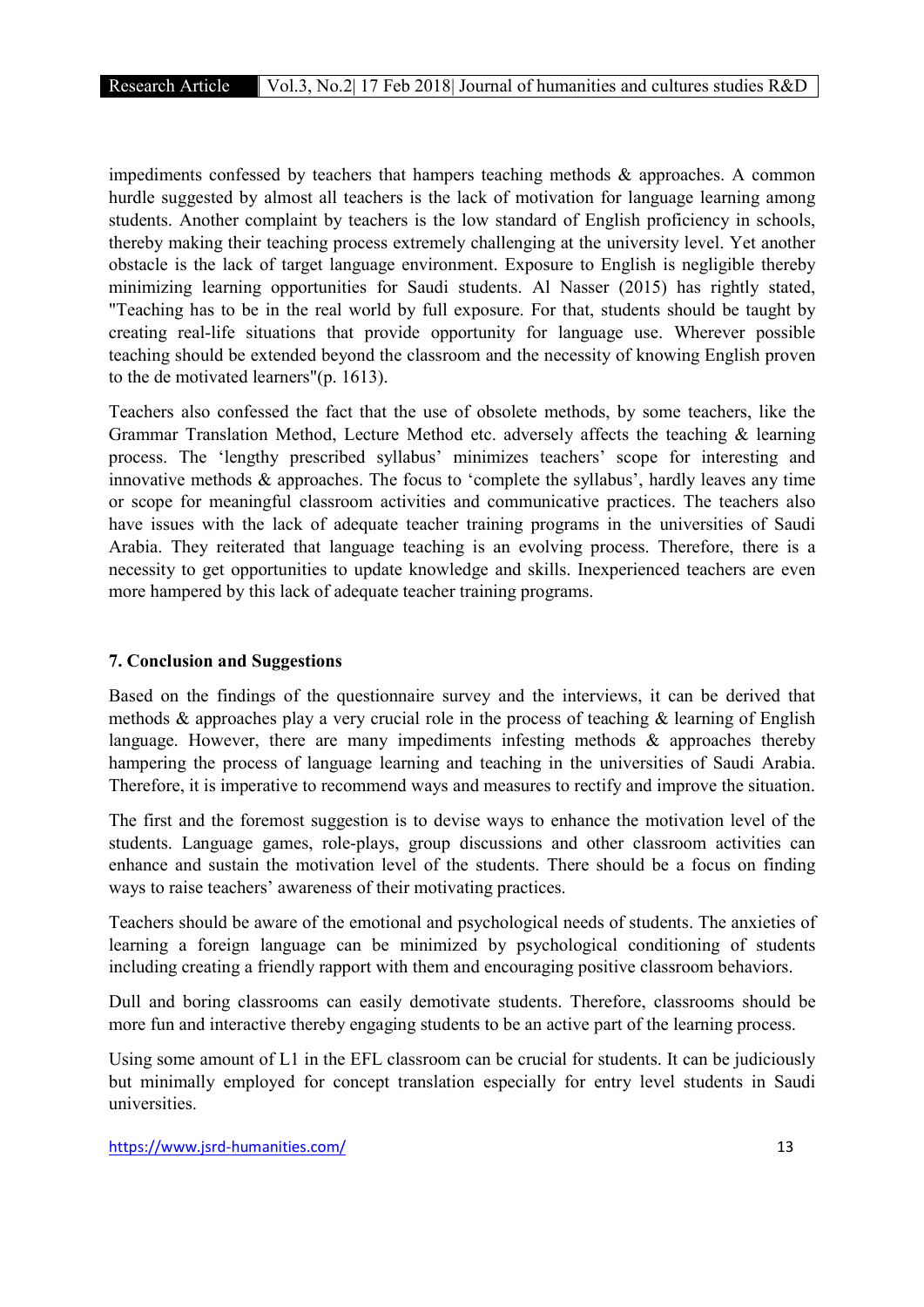Use of outdated methods by some teachers like the Grammar Translation Method, Lecture Method etc. should be totally discarded. Presently, English language teaching methodologies have focused on the importance of giving learners opportunities to communicate (Ellis, 2008).

The lengthy syllabuses can be judiciously curtailed to allow teachers more time and scope to employ interesting and innovative classroom activities. The focus should be on linguistic competence and not to 'complete the syllabus'.

ELT methodology and approach should be more learner-centric rather than teacher-centric. Students should be provided with maximum opportunities to communicate, and should be actively engaged in the language learning process.

There should be a continuous assessment of the progress of students. Apart from examinations, they should be given homework, assignments, class quizzes etc. frequently and at regular intervals which would assess their progress more comprehensively.

Data from this study reveal that an overwhelming majority of teachers complain about the lack of adequate teacher training programs in the universities of Saudi Arabia. Teacher training programs provide a platform for teachers to update methods, skills and knowledge making them aware of the best practices in the field of ELT worldwide. Novice teachers are even more hampered by this lack of teacher training programs. Thus, this study would suggest that there should be adequate and comprehensive teacher training programs across all universities of Saudi Arabia, that too at regular intervals. Al Nasser (2015) has rightly stated:

> Pre-service and in-service training of teachers will make the teaching effective and learning smooth and interesting. In this connection, we may quote Britten (cited in Murdoch, 1994) who states that novice teachers must be fully equipped through proper training. They must be trained in using audio-visual aids, and introducing grammatical structures, asking questions and handling students' responses, apart from using teaching dialogues, organizing group work activities and other innovative devices. (p. 1614)

In conclusion, this study provides numerous suggestions to improve teaching methods &approaches, which would thereby yield maximum pedagogic output and enhance the teaching & learning outcomes in the universities of Saudi Arabia. The researchers believe that the findings and suggestions of this study, if implemented in its proper perspective, can rectify the impediments and thereby can make a vital contribution in enhancing the linguistic outcome of the Saudi universities. Finally, it is also imperative to suggest that teaching in general, and language teaching in particular is an evolving process. Therefore, it is the responsibility of the teachers to update themselves with the best practices of ELT worldwide. Al Nasser (2015) has rightly suggested in this regard:

https://www.jsrd-humanities.com/ 14 As of now, teaching of English language in Saudi Arabia is done from only the fourth grade while in advanced countries, it is taught right from the pupil's entry into play-way/Montessori stage. Talking about Saudi Arabia, it should be taught from the first grade since, as per many research studies, and especially the Critical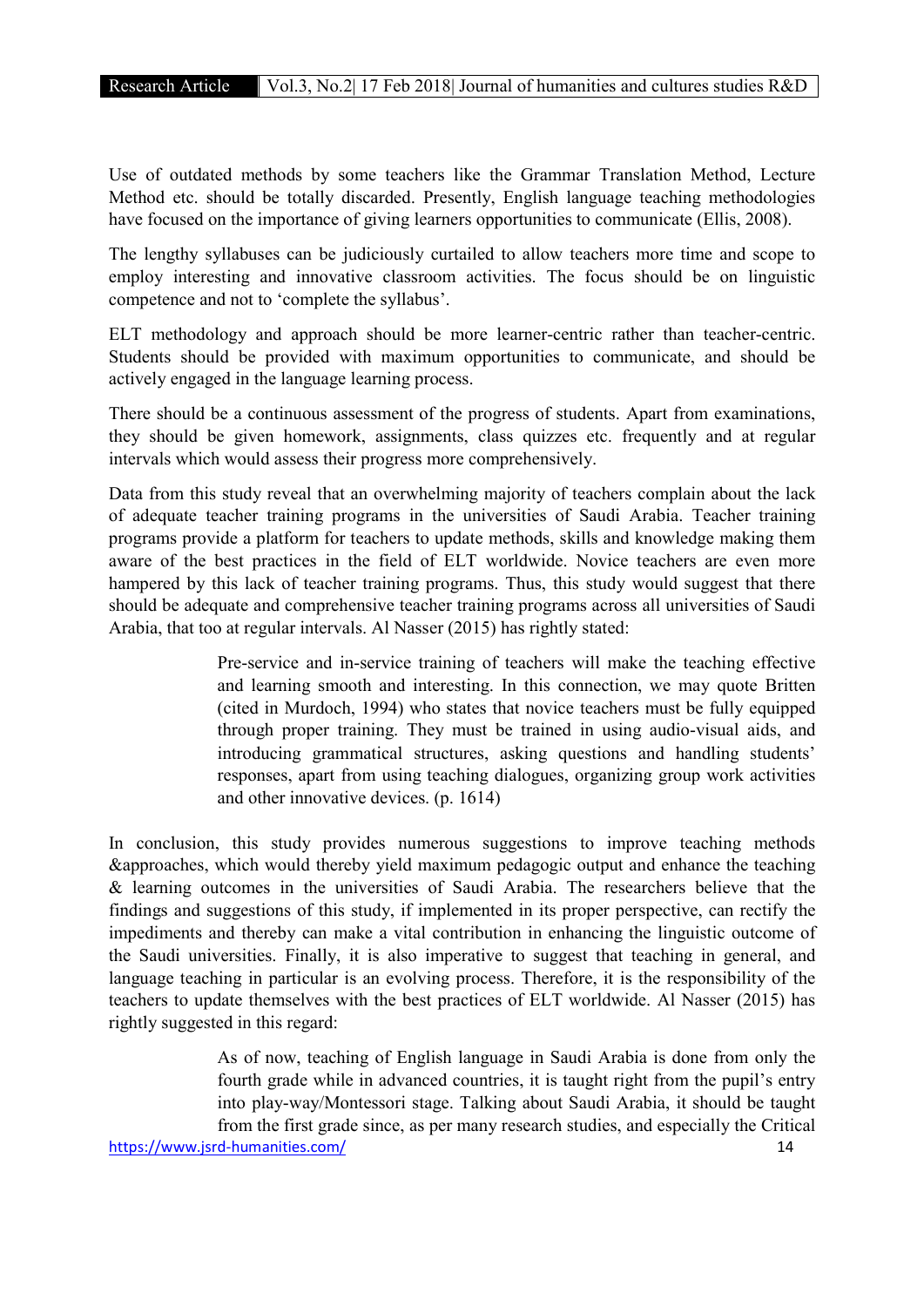Age Hypothesis, it has become clear that the second language acquisition works better in the earlier stages of life along with learning of the first language. (p. 1617)

# Acknowledgment

This project has been funded by the Deanship of Scientific Research, Najran University, grant No. NU/SHED/15/052

# About the Authors:

# 1. Taj Mohammad

Taj Mohammad, PhD, is an Assistant Professor at Najran University, KSA. He has been a Fulbright fellow at North Carolina State University, Raleigh, USA. He got his PhD from AMU, Aligarh, India and TESOL certification from University of Wisconsin, USA along with a few courses in ESL/ EFL from NCSU, USA. Before he joined Najran University, he worked at GLA University, India on the same post. He has also been engaged in teaching at English Access Micro scholarship Program in India by US Government. His research interests primarily are on Indian writing in English/ EFL/ESL.

2. Dr Zoheb Hazarika is a Sr.Lecturer at Najran University. He is an MA in English from AMU, Aligarh (India) and a PhD from JNU, Jaipur (India). He has around thirteen years of teaching experience including eight years in Najran University, KSA. He has been engaged in research in ELT and has published many researches on EFL/ESL including Saudi Arabia.  $(drzohebelt@gmail.com)$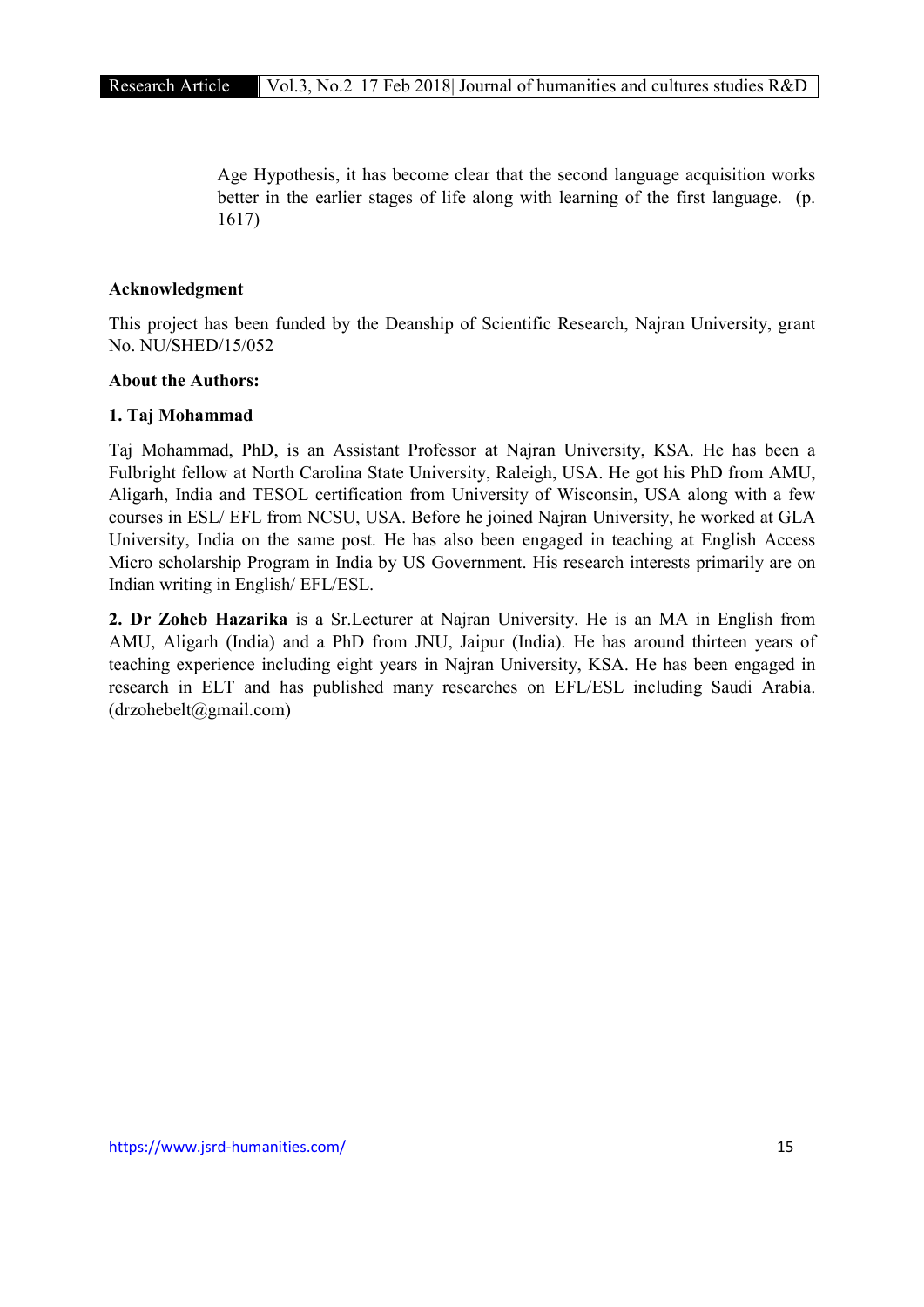# References

Ansari, A. A. (2012). Teaching of English to Arab Students: Problems and Remedies. *Educational Research*, *3*(6), 519-524. Retrieved October 1, 2017, from http://www.interesjournals.org/full-articles/teaching-of-english-to-arab-students-problems-andremedies.pdf?view=inline

Alfehaid, M. (2016). Possible application of CLT in Saudi Arabia While Teaching English. *International Journal of Scientific & Engineering Research, 7*(1), 44-45. Retrieved October 18, 2017, from https://www.ijser.org/researchpaper/Possible-application-of-CLT-in-Saudi-Arabia-While-Teaching-English.pdf

Al-Nasser, A. S. (2015). Problems of English Language Acquisition in Saudi Arabia: An Exploratory-cum-remedial Study. *Theory and Practice in Language Studies, 5*(8), 1612-1619. http://dx.doi.org/10.17507/tpls.0508.10

Alnooh, A. M. (2015). *Investigating the Impact of Using an Integrated Approach to the Teaching of Writing Skills amongst Secondary Students of English as a Foreign Language in Saudi Arabia* (Unpublished master's thesis). University of Hull. Retrieved October 18, 2017, from https://hydra.hull.ac.uk/assets/hull:13060a/content.

Bell, J. (1998). Doing Your Research Project: A Guide for first-time Researchers in Education and Social Science. Open University, UK.

Calhoun, E. (2002). Action Research for School Improvement. Educational Leadership. 59(6) 18-24.

Cohen, L., Manion, L. and Morrison, K. (2005). Research Methods in Education (6th ed.). London: Routledge.

Crystal, D. (2003). English as a Global Language (2nd Ed.). Cambridge: Cambridge University Press.

Dörnyei, Z. (2007). Research methods in applied linguistics. Oxford: Oxford University Press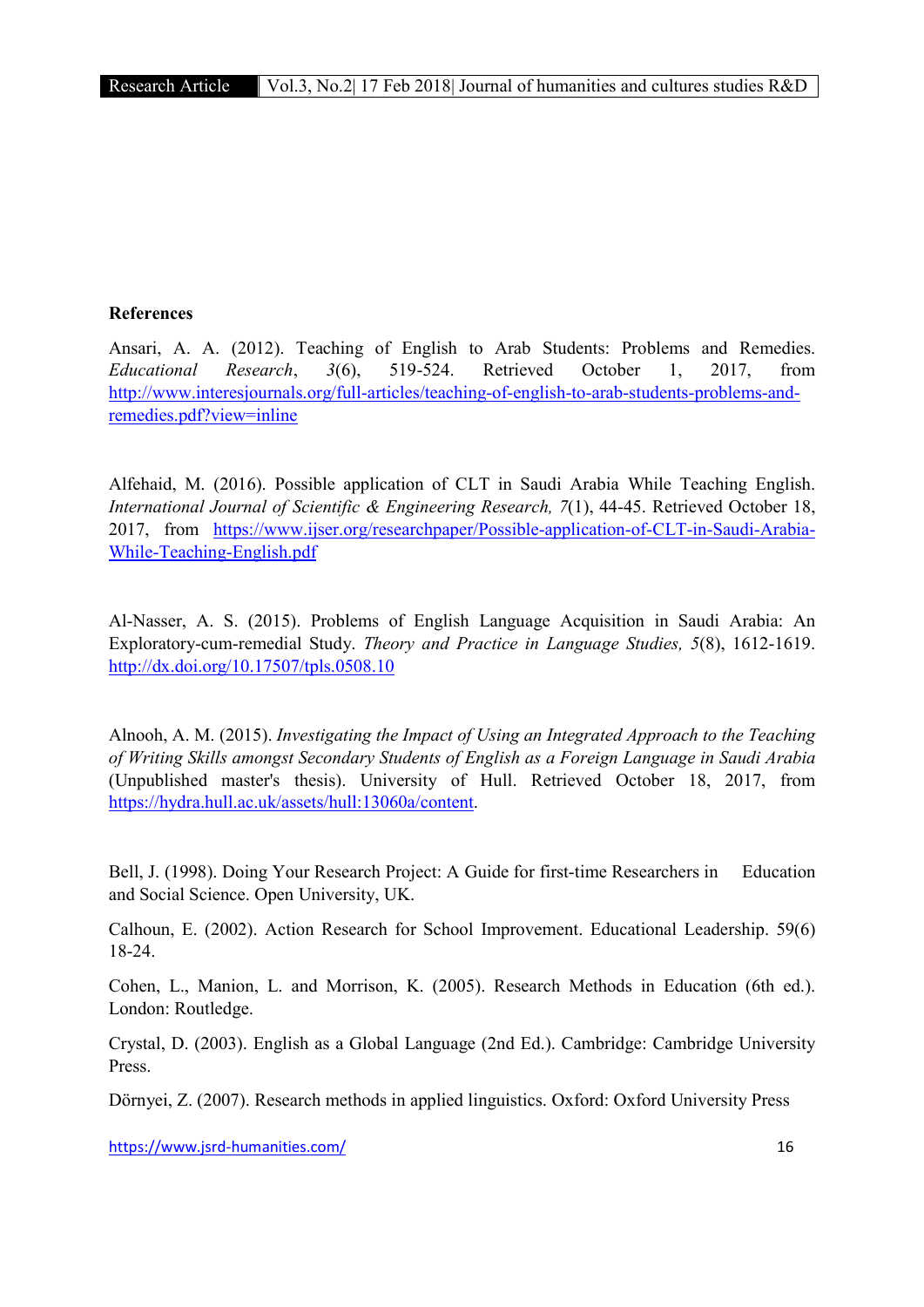Ellis, R. (2008). The study of second language acquisition. Oxford: Oxford University Press

Hussain , M. S., Raja, Albasher, K. B., & Farid, A. (2016). Error Treatment in Teaching English to EFL Adult Learners: A Study in Current English Language Teaching Practices in Native/Non-Native Divide Context in Saudi Arabia. *Journal of Applied Linguistics and Language Research*, *3*(5), 1-16. Retrieved October 7, 2017, from http://www.jallr.com/index.php/JALLR/article/view/335

Nunan, D. & Bailey, K.M. (2009). Exploring Second Language Classroom Research. Boston : Heinle Cengage Learning.

Oppenheim, A. N. (1992). Questionnaire design, interviewing and attitude measurement. London: Pinter Publishers.

Punch, K. (2005). Introduction to research methods in education, London: Sage Publications Ltd.

Sarantakos, S. (2005). Social Research. (3rd Ed). Palgrave Macmillan.

Seidman, I. (2006). Interviewing as qualitative research: a guide for researchers in education and the social sciences (3rd Ed). Teachers College Press.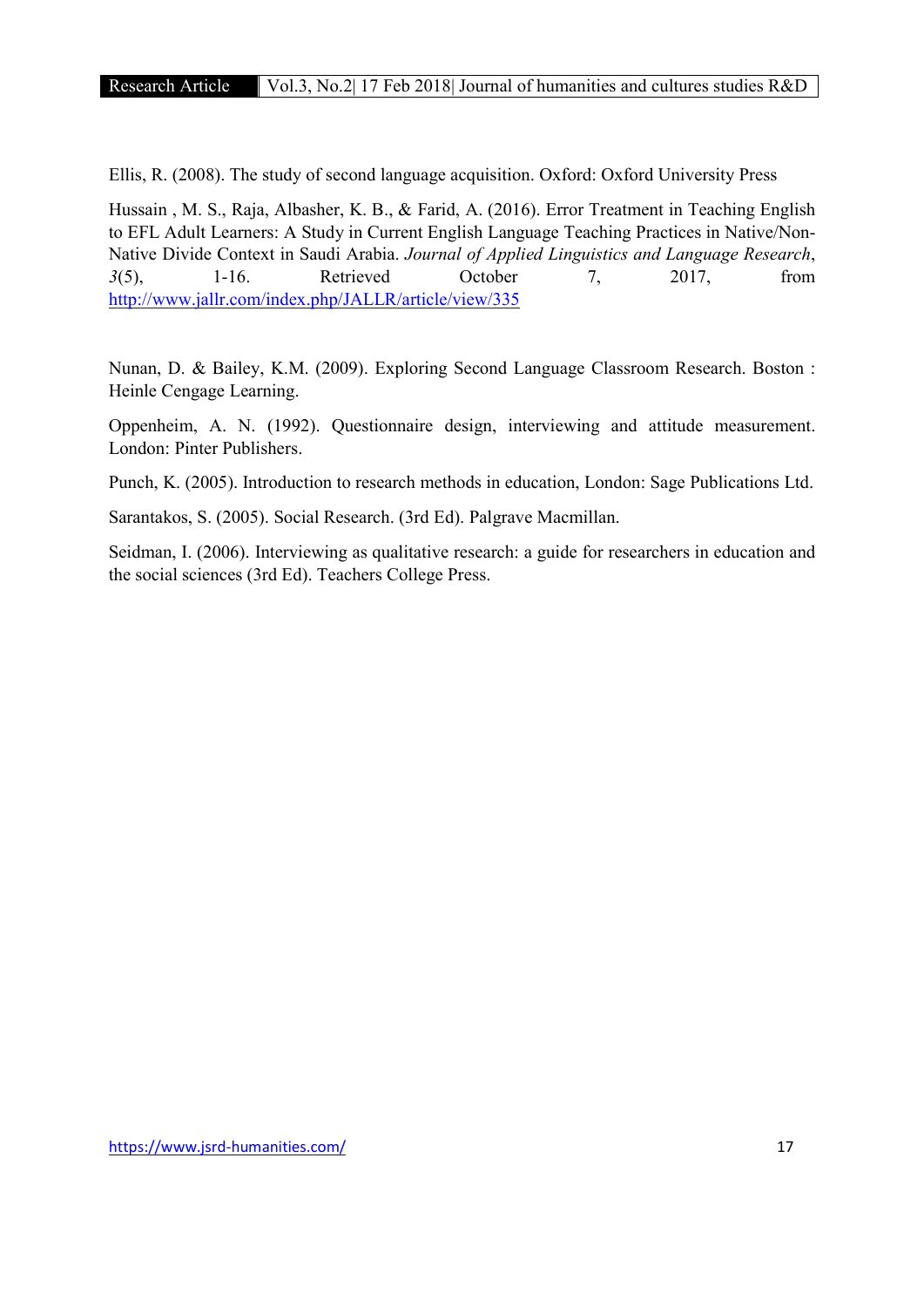# Research Article Vol.3, No.2| 17 Feb 2018| Journal of humanities and cultures studies R&D

# Appendix A - Questionnaire for Teachers

| Name                                                                                                                | <u> 2008 - Jan Barnett, mars ann an t-Amhain ann an t-Amhain an t-Amhain ann an t-Amhain an t-Amhain ann an t-Amh</u> |              |          |                  |
|---------------------------------------------------------------------------------------------------------------------|-----------------------------------------------------------------------------------------------------------------------|--------------|----------|------------------|
|                                                                                                                     |                                                                                                                       |              |          |                  |
|                                                                                                                     |                                                                                                                       |              | Teaching | experience       |
| University/Institution                                                                                              |                                                                                                                       |              |          |                  |
| Scale: 1. Strongly Agree<br>Disagree                                                                                | 2. Agree                                                                                                              | 3. Disagree  |          | 4.<br>Strongly   |
| 1. You take into account the emotional and psychological needs of learners.<br>1 <sup>O</sup>                       | 2O                                                                                                                    | 3O           | $4\circ$ |                  |
| 2. EFL classrooms should be more fun and interactive.<br>1 <sup>O</sup>                                             | 2O                                                                                                                    | 3O           | $4\circ$ |                  |
| 3. You use interesting methods to teach, like language games, role plays etc.<br>1 <sup>O</sup>                     | 2O                                                                                                                    | 3O           | 4 O      |                  |
| 4. Using some amount of L1 is effective for students in the EFL classroom.<br>1 <sup>O</sup>                        | 2O                                                                                                                    | 3O           | $4\circ$ |                  |
| 5. You are sensitive to learners' feelings and emotions in your ELT methodology.<br>1 <sup>O</sup>                  | $\overline{2}$                                                                                                        | 3            |          | $\overline{4}$   |
| 6. What is your frequency of using technology (language teaching aids) in the ELT classroom?<br>1. Never $\bigcirc$ | 2. SeldomO                                                                                                            | 3. SonQtimes |          | $\bigcirc$ Often |
| 7. ELT should be learner-centric rather than teacher-centric.<br>1 <sup>O</sup>                                     | 2O                                                                                                                    | $3^{\circ}$  | 4 O      |                  |